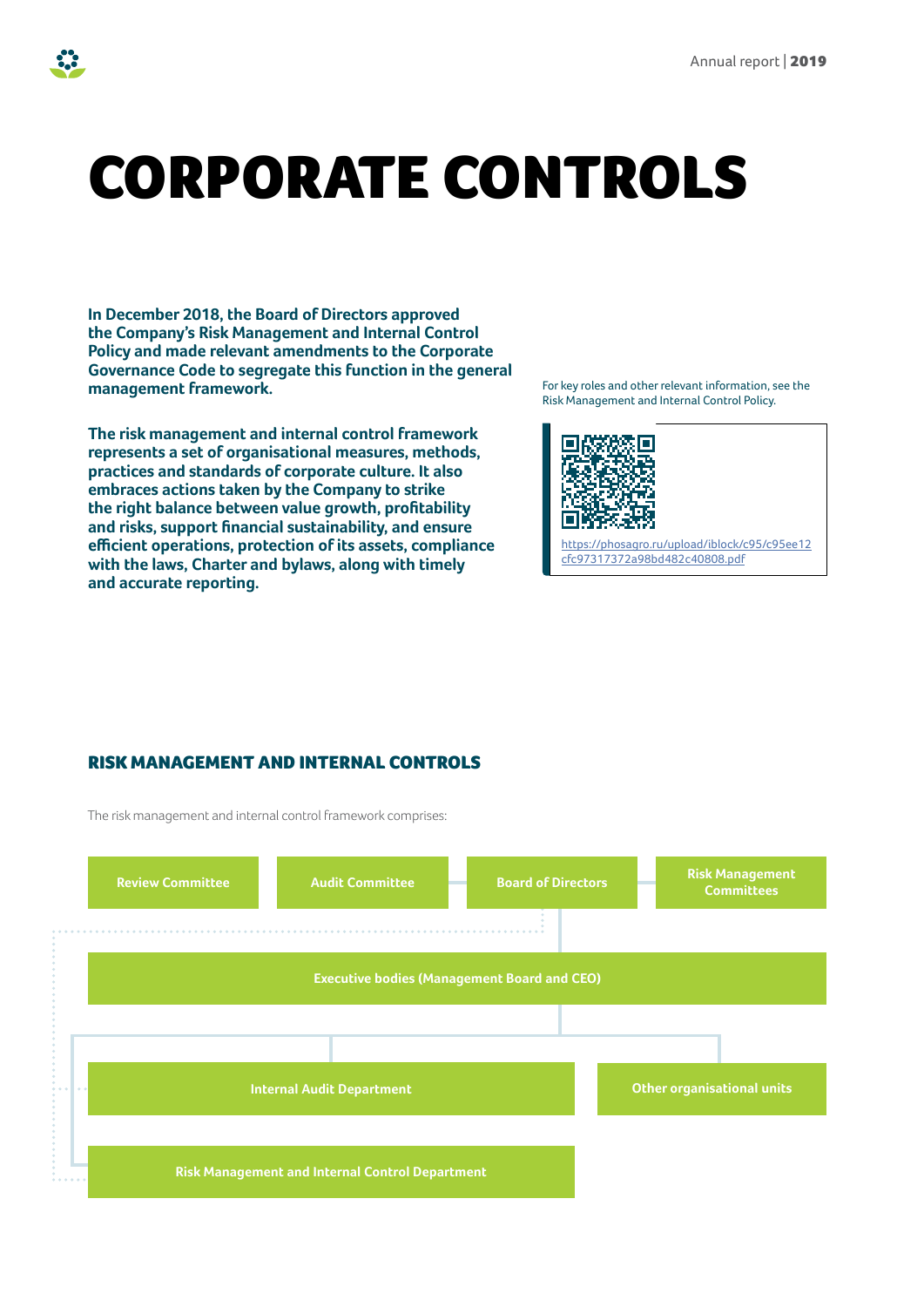Ĥ

口



The Board of Directors defines the key principles of, and approaches to, risk management and internal controls, oversees the Company's executive bodies, and performs other key functions. It has set up a Risk Management Committee to provide recommendations and proposals to the Board of Directors and other Company's bodies on identifying material risks and developing relevant management tools and measures to enhance the risk management framework. The Audit Committee focuses on assessing and making proposal to improve the risk management and internal control efficiency. On top of that, its members supervise the preparation of accounting (financial) statements and the measures taken to prevent fraudulent behaviour of the Company's employees or third parties.

The Review Committee elected by the General Shareholders' Meeting exercises control over the financial and business operations of the Company.

The Company's executive bodies establish and maintain an efficient risk management and internal control framework. To this effect, they set up a Risk Commission that monitors the status and effectiveness of risk management initiatives. The results serve as a basis for the relevant proposals issued by the Commission to executive bodies and the Board of Directors.

Following the audits, the Internal Audit Department provides the Board of Directors and executive bodies with recommendations and reports, including, among other things, the assessment of the current status, reliability and efficiency of the corporate governance, risk management and internal control framework.

The Company's Risk Management and Internal Control Department is charged with the general supervision of risk management, including related activities and consolidated reporting to the Board of Directors and executive bodies.

As part of their duties, heads of other organisational units are responsible for building, documenting,

implementing, monitoring and developing the risk management and internal control framework in their respective functional areas. Besides, the framework requires the Company's employees to identify and assess relevant risks and efficiently implement the controls and risk management initiatives.

#### REVIEW COMMITTEE

The General Shareholders' Meeting held in May 2019 elected the following members to the Review Committee:

- Ekaterina Viktorova;
- Elena Kryuchkova;
- Olga Lizunova.

The Committee endorsed PhosAgro's financial statements for 2019, with its report dated 18 February 2020 included in the materials for the Annual General Shareholders' Meeting.

#### INTERNAL AUDIT

The Company's Internal Audit Department (IAD) assists the Company's top executives and the Board of Directors in improving the management of business processes and enhancing the internal control and risk management framework. In doing this, it uses a risk-oriented approach and works closely with the Risk Management, Internal Control and Economic Security Departments, and the Company management.

#### **AUDIT OF BUSINESS PROCESSES**

In 2019, the Internal Audit Department audited business processes related to project, repair and contractor operational safety management. The audit also covered IT of foreign offices and corporate governance. The audit plan for the calendar year is subject to review, discussion and approval by the Audit Committee and the Board of Directors. Audits are performed at the Group level, as well as at specific branches and subsidiaries. In addition, the Internal Audit Department monitors the effectiveness and efficiency of corrective actions taken by the management following the audit, and reports to the Board of Directors on a quarterly basis.

The 2020 audit plan covers such areas as sales, IT, information security, finance and HR.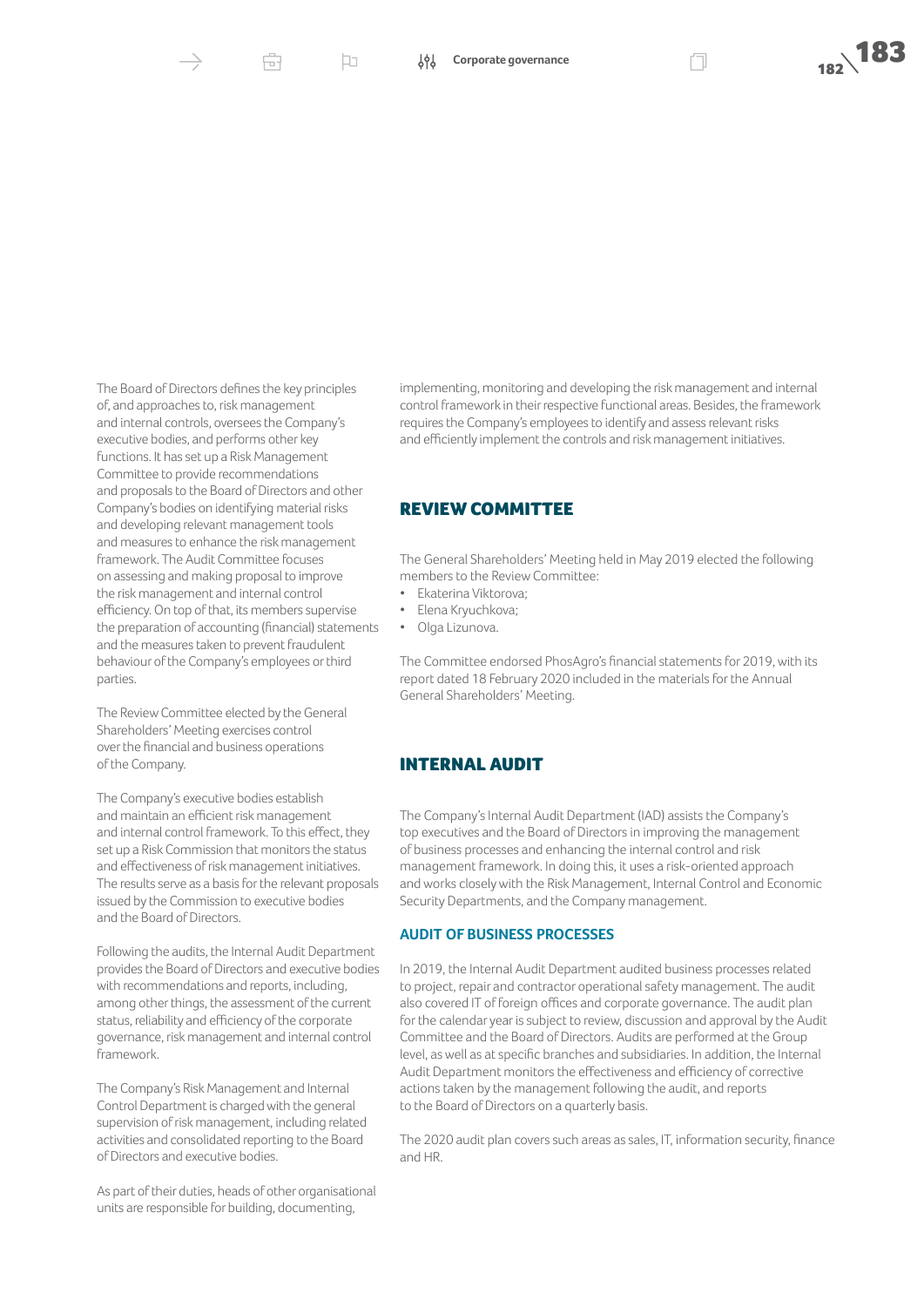

#### **EXTERNAL ASSESSMENT**

In early 2019, PwC completed an external assessment of the IAD's compliance with the International Standards for the Professional Practice of Internal Auditing, the Institute of Internal Auditors' Code of Ethics and the Corporate Governance Code approved by the Bank of Russia. For the IAD, the results were overall positive. The Company is consistently working to improve its internal audit function according to the plan.

Following the assessment, the internal audit methodology saw the following amendments:

- annual audit plans take into account the outcomes of reviewing and assessing IT and information security risks;
- each audit includes risk evaluation and control testing for information systems used by the audited processes.

Going forward, the external assessment will take place thrice a year.

### RISK MANAGEMENT

The Company is making a consistent effort to develop its risk management framework. In 2019, the Board of Directors reviewed the results of the independent risk management assessment, which showed good progress compared to 2016, including:

- full compliance with regulatory requirements;
- risk management roll-out at production sites;
- introduction of key risk indicators;
- risk appetite calculation and regular review;
- organising training sessions to develop risk management competencies;
- integrated approach to processing risk, control and internal audit data.

The reporting year saw the Company's production sites complete the first full-year cycle of risk management, including:

- ongoing risk monitoring;
- analysis of key risk indicators;
- development of corrective actions;
- follow-up control and review.

In 2020, risk management initiatives will focus on the support and deeper integration of the existing elements into the Company's processes and practices.

For information on key risks and risk management, see the Strategic Report section.

## EXTERNAL AUDIT

The Company›s auditor performs the audit of its financial and business operations in compliance with Russian laws and regulations and the agreement signed with the Company. The auditor is approved by the General Shareholders' Meeting.

In 2019, the Company engaged KPMG (10 Presnenskaya Embankment, Moscow, Russia) to audit its IFRS financial statements. The actual remuneration paid to the auditor for this service stood at RUB 34.5 mln, net of VAT. In addition, KPMG was engaged in preparing the Company's Eurobond issue and received RUB 14 mln for this service. Furthermore, during the reporting year, other agreements were signed with the auditor for nonaudit services worth of RUB 1.5 mln, net of VAT, as well as for non-audit services to be provided to the Company's subsidiaries worth of RUB 10.3 mln, net of VAT.

In 2019, the Company engaged FBK (44/1 Myasnitskaya St., Bld. 2AB, Moscow, 101990, Russia) to audit its RAS accounting statements. The actual remuneration paid to the auditor for this engagement stood at RUB 590,000, net of VAT.

For more information about the auditors, selection procedure and independence, see the Company's quarterly reports and this report's section discussing the Audit Committee's activities.



[https://www.phosagro.ru/ori/phosagro/](https://www.phosagro.ru/ori/phosagro/ezhekvartalnye-otchety/) ezhekvartalnye-otchety/

# CONFLICTS OF INTEREST

The Board of Directors pays special attention to resolving conflicts of interest, with independent directors playing a crucial role in their prevention. In late 2018, the Board of Directors approved the amended Conflict of Interest Regulation as part of the Company's internal anti-corruption regulations.

The Company's Economic Security Department is responsible for identifying conflicts of interest and taking the required corrective actions. In its quarterly report, the IAD informs the Board's Audit Committee of all complaints received via the hotline and relevant investigation results.

The Regulation on the Board of Directors also contains provisions defining a conflict of interest and regulating the directors' actions if any such conflict arises. Every year, at one of the Board's in-person meetings, directors are notified of their duties in connection with potential conflicts of interest. In the reporting year, there were no conflicts of interests among the Board members and the top management.



[https://www.phosagro.ru/upload/docs/](https://www.phosagro.ru/upload/docs/about_conflict_of_interests.pdf) about\_conflict\_of\_interests.pdf